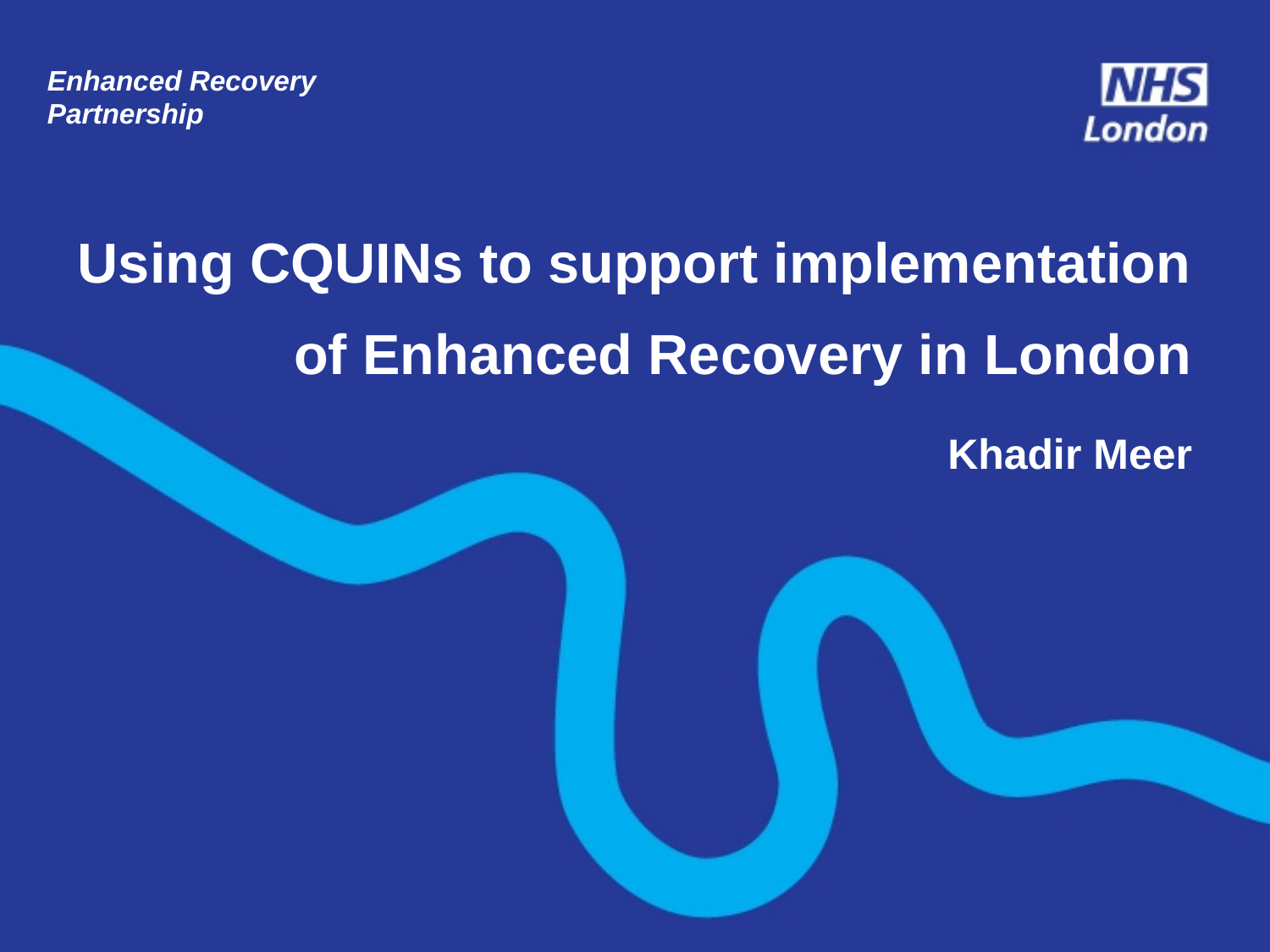### **Content of presentation**

*The regional team London's acute landscape What are CQUINs London approach Technical and analytical support Progress to date Ongoing challenges*

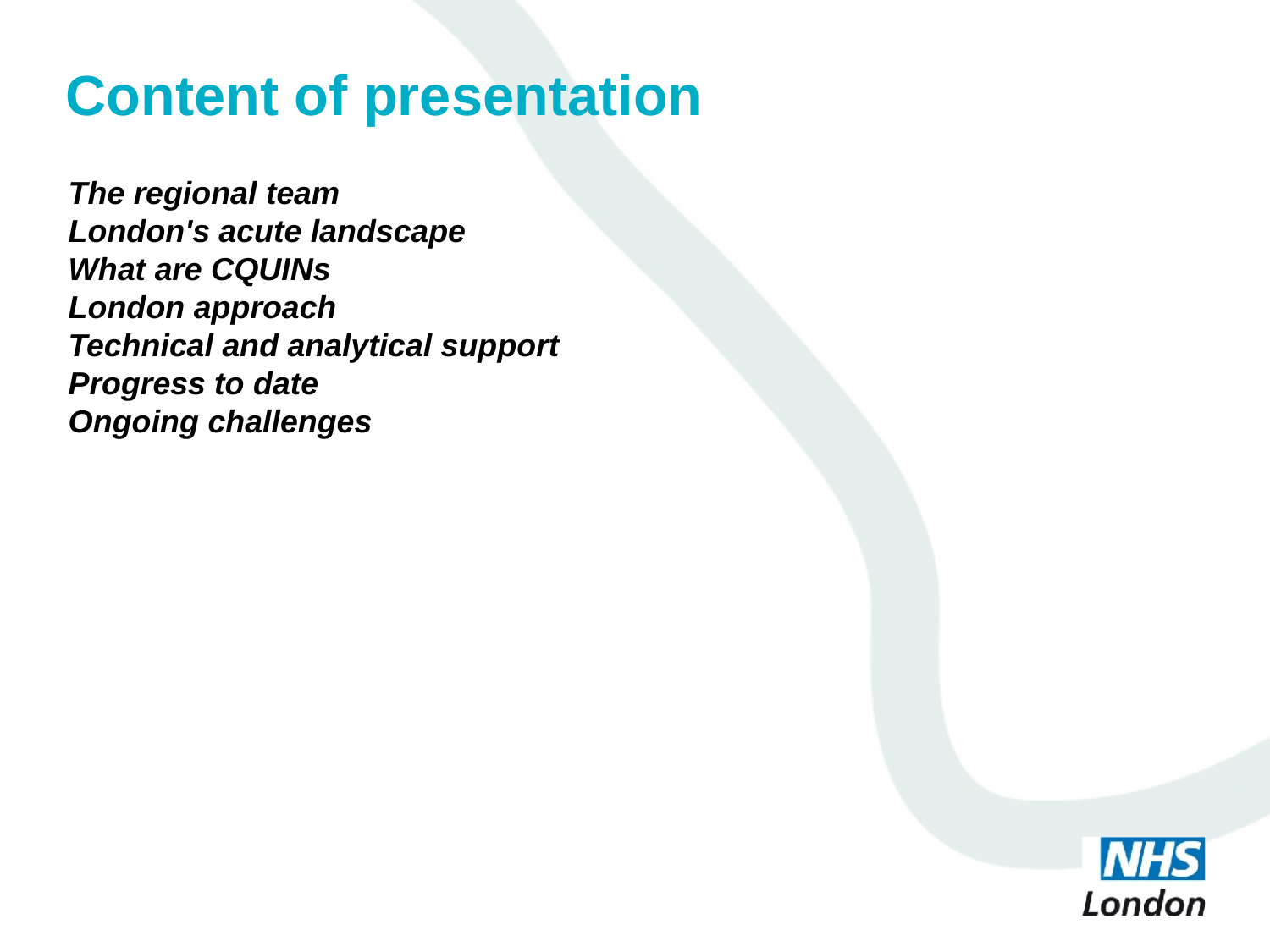## **The regional team**

*Senior Responsible Officers*

*Mrs. Celia Ingham Clark - Associate Medical Director, NHS London*

*Diana Lacey – Head of Performance Improvement, NHS London Clinical Advisors*

*Mr David Houlihan-Burne - Orthopaedic Surgeon, Hillingdon Hospital Foundation Trust* 

*Dr. Martin Kuper – Anaesthetist, Whittington Health Programme Lead*

*Khadir Meer – Head of Performance, NHS London Programme Manager*

*Lisa Kennedy – Performance Manager, NHS London* 

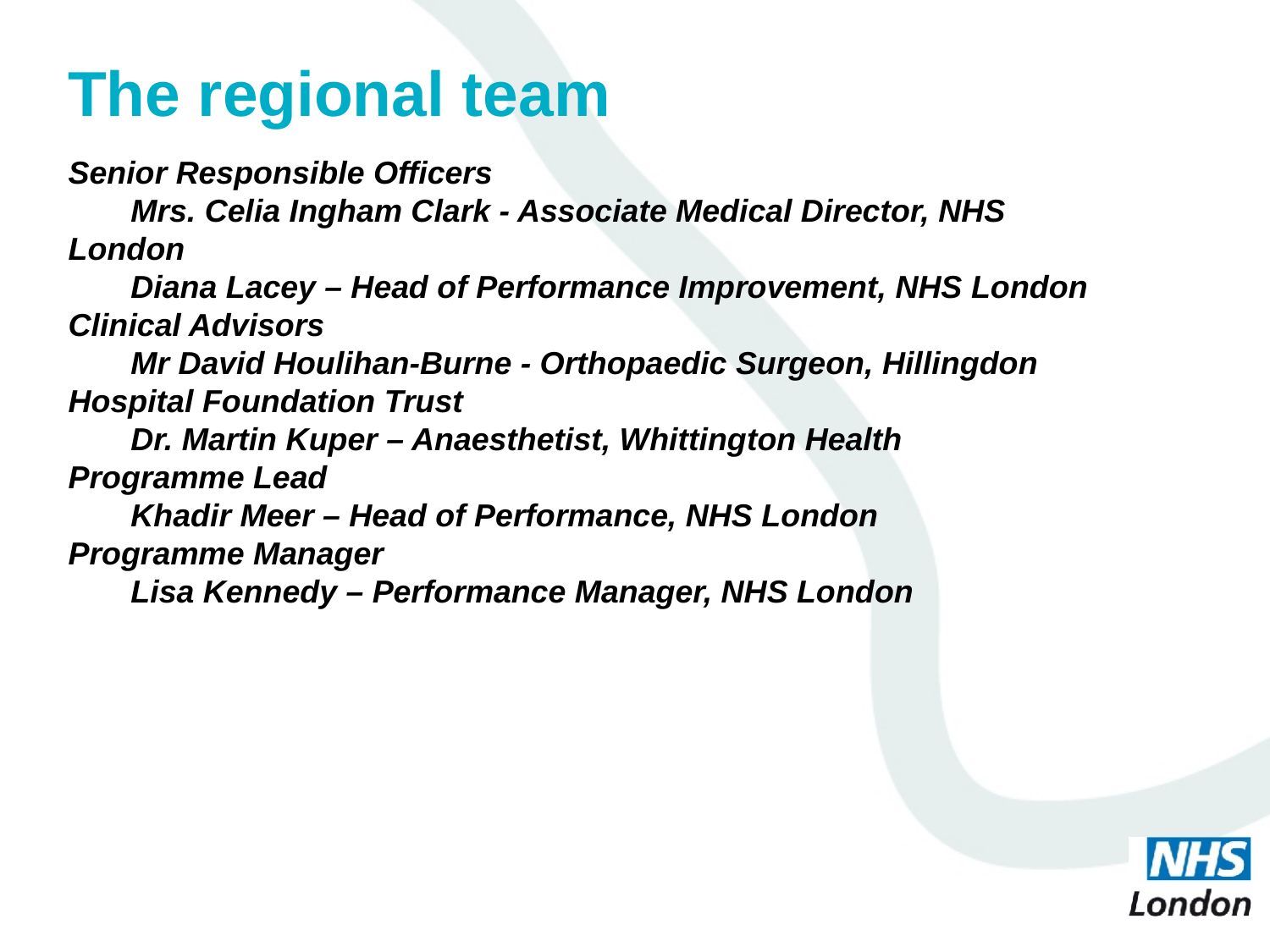### **London's Acute Landscape**

*London's healthcare costs equal £13 billion annually London has 31 primary care trusts (PCTs) - who operate in six clusters, 20 acute trusts, three mental health trusts and the London Ambulance Service.* 

*A further 16 trusts in London are foundation trusts and regulated by Monitor.*

*This totals 27 general acute trusts and seven tertiary acute trusts.* 

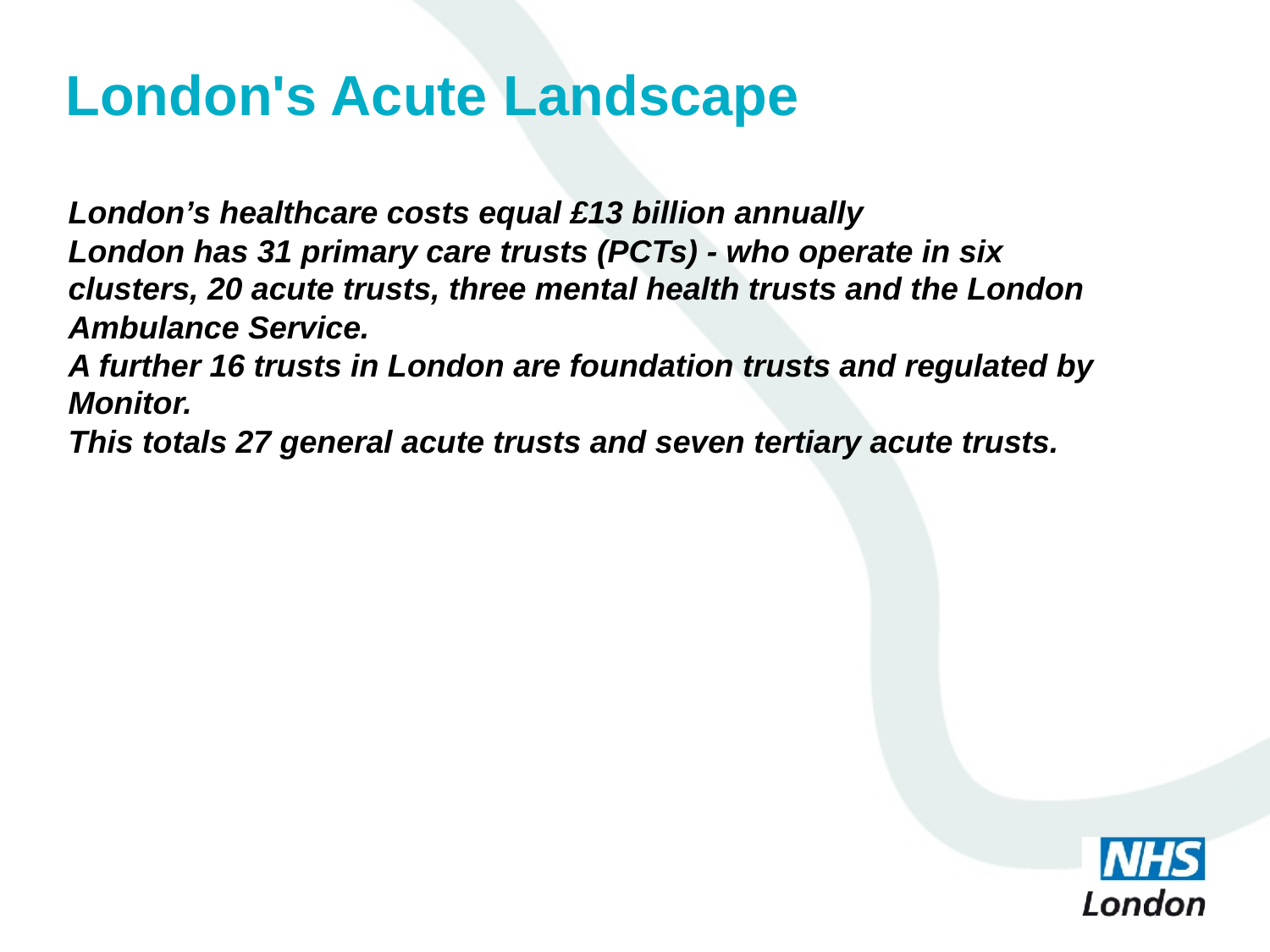### **What are CQUINs**

*The CQUIN payment framework enables commissioners to reward excellence, links a proportion of providers' income to the achievement of local quality improvement goals, works within the context of an NHS payment system that supports quality and efficiency, was introduced in 2009/10, financial value increased to 1.5% of provider contract value (up from 0.5% in 2009/10) supports a developmental approach for commissioners and providers in the contracting process.* 

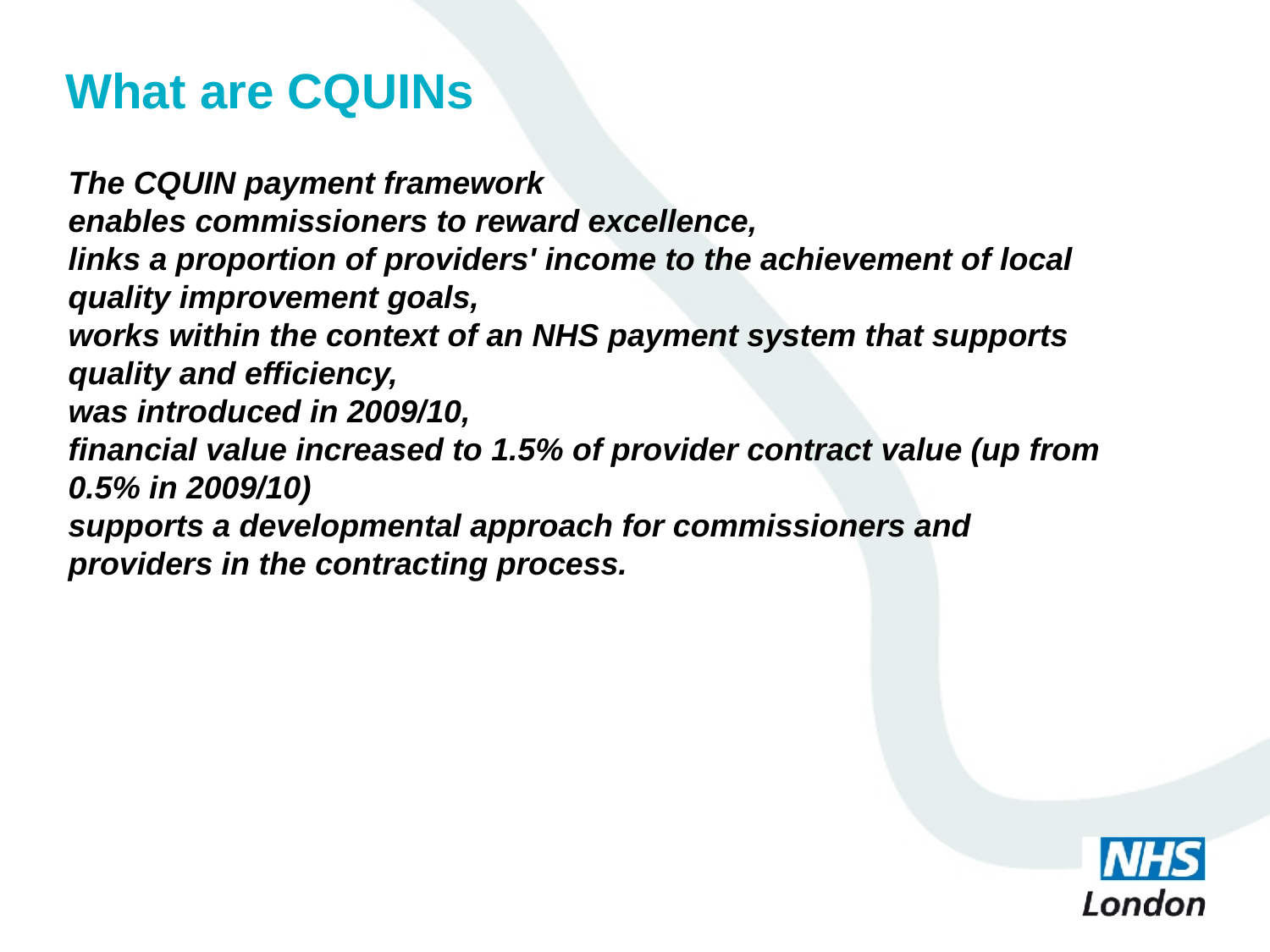### **London Approach September 2010 to January 2011**

*Regional approach led by the NHS London Medical Directorate Three working groups set up Acute CQUIN working group*

*Community CQUIN working group*

*Mental Health CQUIN working group*

*Membership included Commissioners*

*Providers*

*Clinicians and*

*Managers*

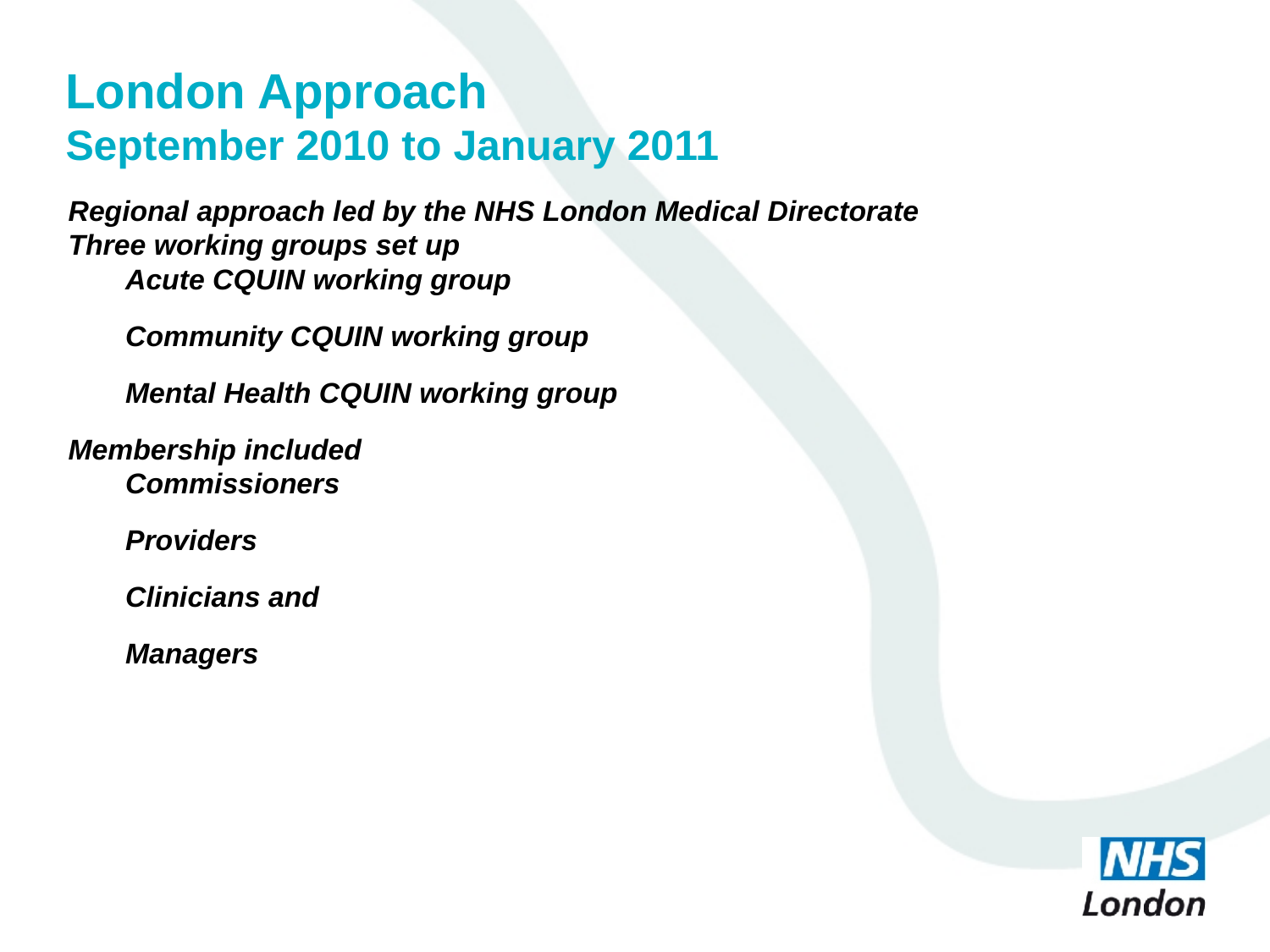### **London Approach cont.**

*Purpose was to identify the key quality and innovation priorities Enhanced Recovery was agreed as a regional CQUIN priority Through consultation the four key elements for CQUIN were agreed They are* 

*Submitting data to the toolkit*

*Admission on the day of surgery*

*Goal directed fluid therapy for colorectal procedures* 

*Overall reductions in length of stay* 

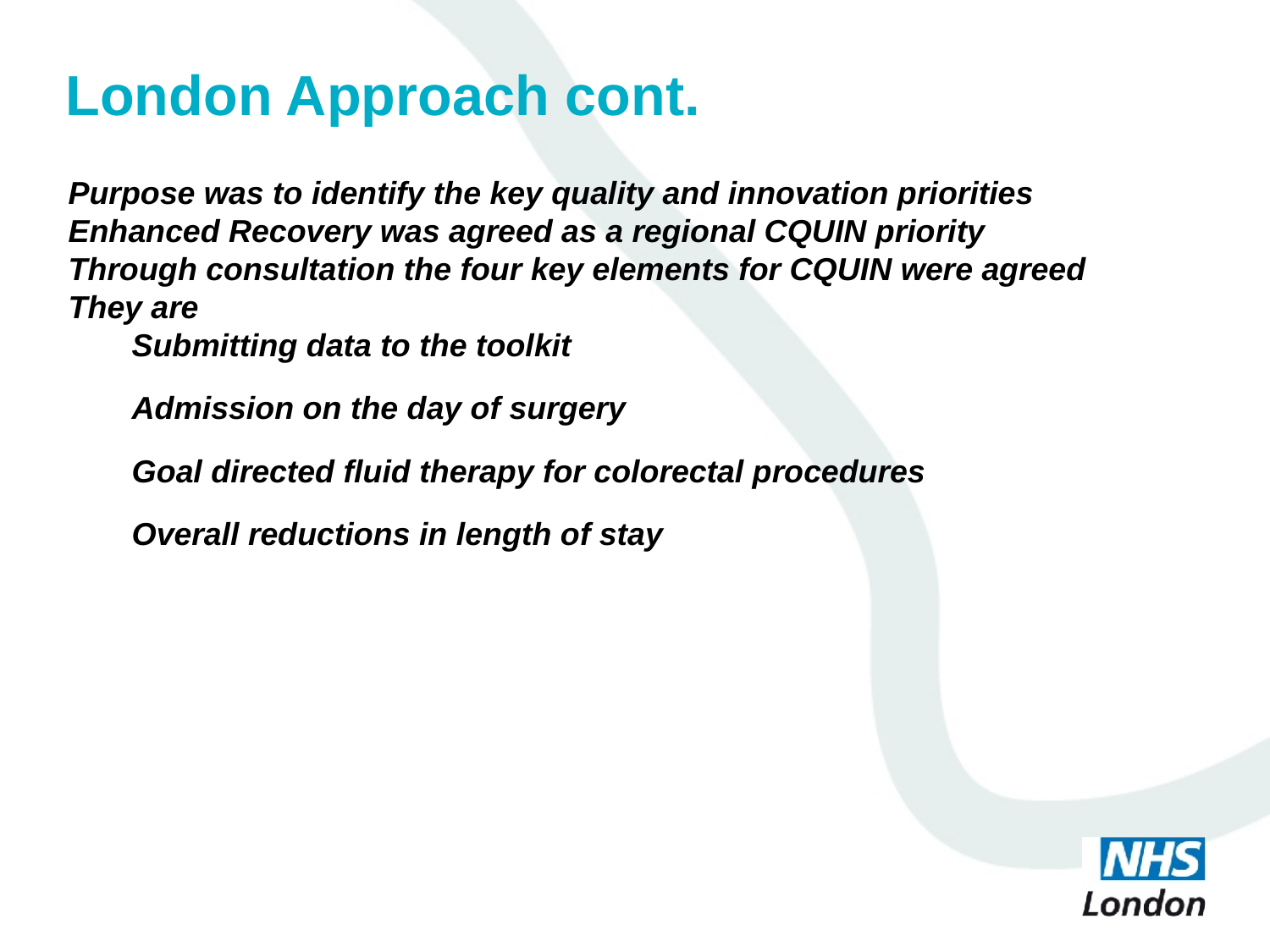#### CQUIN Element 1: Reporting to the national database

| Local contract ref.                                                | Click to edit Master text styles                                                                                                                                                                                               |                                   |                 |
|--------------------------------------------------------------------|--------------------------------------------------------------------------------------------------------------------------------------------------------------------------------------------------------------------------------|-----------------------------------|-----------------|
| Goal name                                                          |                                                                                                                                                                                                                                |                                   |                 |
| Indicator number                                                   |                                                                                                                                                                                                                                |                                   |                 |
| Indicator name                                                     |                                                                                                                                                                                                                                |                                   |                 |
| Indicator weighting                                                |                                                                                                                                                                                                                                |                                   |                 |
| (% of CQUIN scheme available)                                      | Second level.                                                                                                                                                                                                                  |                                   |                 |
| Description of indicator                                           | ensure that the Trustrecords                                                                                                                                                                                                   |                                   |                 |
|                                                                    | out enhanced recovery patients on                                                                                                                                                                                              |                                   |                 |
|                                                                    | the national attribute and of ligible programes and the disposition of the disposition of the disposition of the straight of the straight of the straight of the straight of the straight of the straight of the straight of t |                                   |                 |
|                                                                    |                                                                                                                                                                                                                                |                                   |                 |
|                                                                    |                                                                                                                                                                                                                                |                                   |                 |
|                                                                    | basis with relevant procedure codes between 1st April                                                                                                                                                                          |                                   |                 |
|                                                                    | March 2012 (i.e. excluding risen Taro Latin Latin Co                                                                                                                                                                           |                                   |                 |
|                                                                    |                                                                                                                                                                                                                                |                                   |                 |
| Numerator                                                          | Number of planned patients with relevant procedure                                                                                                                                                                             |                                   |                 |
|                                                                    | details are comprehensively recorded on the nation                                                                                                                                                                             | level                             |                 |
|                                                                    | the month.                                                                                                                                                                                                                     |                                   |                 |
| Denominator                                                        | Number of planned patients with relevant procedure codes who are                                                                                                                                                               |                                   |                 |
|                                                                    | treated in the month.                                                                                                                                                                                                          |                                   |                 |
| <b>Rationale for inclusion</b>                                     | The national Enhanced Recovery Programme requires high quality.                                                                                                                                                                |                                   |                 |
|                                                                    | data on each patient in order to measure improved health outcomes                                                                                                                                                              |                                   |                 |
|                                                                    | and cost effectiveness of ER interventions in a meaningful way.                                                                                                                                                                |                                   |                 |
| Data source                                                        | National Database                                                                                                                                                                                                              |                                   |                 |
| Frequency of data collection.                                      | Monthly commencing 1st April 2011                                                                                                                                                                                              |                                   |                 |
| Organisation responsible for data collection                       | <b>Trusts</b>                                                                                                                                                                                                                  |                                   |                 |
| Frequency of reporting to commissioner                             | Monthly                                                                                                                                                                                                                        |                                   |                 |
| <b>Baseline period/date</b>                                        | The scheme will commence on 1st April                                                                                                                                                                                          |                                   |                 |
| <b>Baseline willie</b>                                             | N/A                                                                                                                                                                                                                            |                                   |                 |
| Final indicator period/date (on which payment is                   | 31stMarch 2012                                                                                                                                                                                                                 |                                   |                 |
| based)                                                             |                                                                                                                                                                                                                                |                                   |                 |
| Final indicator value (payment threshold)                          | Full payment will be made if comprehensive records exist for ≥95%.                                                                                                                                                             |                                   |                 |
|                                                                    | of planned patients with the relevant codes. Partial payments are                                                                                                                                                              |                                   |                 |
|                                                                    | possible and thresholds are set out below.                                                                                                                                                                                     |                                   |                 |
| Rules for calculation of payment due at year end                   | Any rounding calculations required will be implemented in Q4 for                                                                                                                                                               |                                   |                 |
|                                                                    | financial invoicing purposes.                                                                                                                                                                                                  |                                   |                 |
| <b>Final indicator reporting date</b>                              | 30th April 2012                                                                                                                                                                                                                |                                   |                 |
| Are there rules for any agreed in-year milestones                  | <b>No</b>                                                                                                                                                                                                                      |                                   |                 |
| that result in payment?                                            |                                                                                                                                                                                                                                | If you, please                    |                 |
| Are there any rules for partial achievement of the                 | <b>Yes</b>                                                                                                                                                                                                                     | enter details in<br>tables below. |                 |
| final value?                                                       |                                                                                                                                                                                                                                |                                   |                 |
|                                                                    |                                                                                                                                                                                                                                |                                   |                 |
|                                                                    |                                                                                                                                                                                                                                |                                   |                 |
|                                                                    |                                                                                                                                                                                                                                |                                   |                 |
|                                                                    |                                                                                                                                                                                                                                |                                   |                 |
| Milestones (only complete if the indicator has in-year milestones) |                                                                                                                                                                                                                                |                                   |                 |
| Date/period milestone relates to                                   | Rules for achievement of milestones                                                                                                                                                                                            |                                   |                 |
|                                                                    | Reporting must take place on a monthlybasis. Trusts will be paid for                                                                                                                                                           |                                   |                 |
|                                                                    | each month where comprehensive database records exist for 2 95%                                                                                                                                                                |                                   |                 |
|                                                                    | of eligible patients. A breakdown of how payments are calculated is                                                                                                                                                            |                                   |                 |
|                                                                    | shown below. Trusts will be paid on a quarterly basis.                                                                                                                                                                         |                                   |                 |
|                                                                    |                                                                                                                                                                                                                                |                                   |                 |
|                                                                    |                                                                                                                                                                                                                                | <b>Reporting</b>                  | % weighting for |
|                                                                    |                                                                                                                                                                                                                                | deadline                          | payment at 100% |
| $Apr-11$                                                           |                                                                                                                                                                                                                                | 31st May 2011                     | 2.08%           |
| Miry 11                                                            |                                                                                                                                                                                                                                | 30th June 2011                    | 2.08%           |
| $J$ un - $11$                                                      |                                                                                                                                                                                                                                | 31st July 2011                    | 2.08%           |
| $Jul-11$                                                           |                                                                                                                                                                                                                                | 31st August 2011                  | 2.08%           |
| $A \cup Z - 11$                                                    |                                                                                                                                                                                                                                | 30th September                    | 2.08%           |
| Sep 11                                                             |                                                                                                                                                                                                                                | 30th October 2011                 | 2.08%           |
| $Oct-11$                                                           |                                                                                                                                                                                                                                | 31st November                     | 2.08%           |
| $Nov-11$                                                           |                                                                                                                                                                                                                                | 31st December                     | 2.08%           |
| $Der-11$                                                           |                                                                                                                                                                                                                                | 31st Tanuary 2012                 | 2.08%           |
| $Jan-12$                                                           |                                                                                                                                                                                                                                | 20th I ebruary                    | 2.08%           |
| $r$ eb-12                                                          |                                                                                                                                                                                                                                | 31st March 2012                   | 2.08%           |
| $Mar-12$                                                           |                                                                                                                                                                                                                                | 30th April 2012                   | 2.08%           |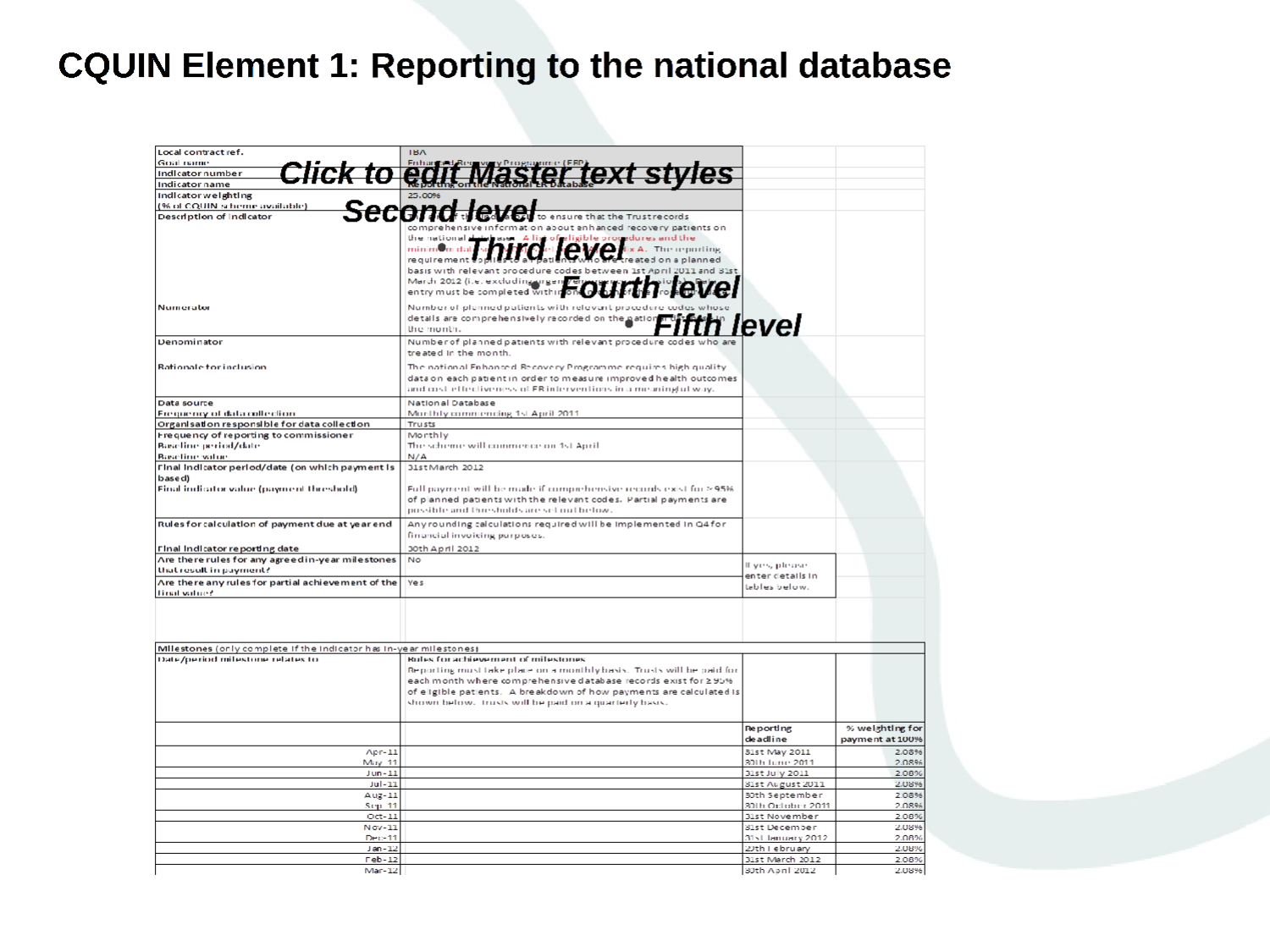#### CQUIN Element 2: Surgery performed on the day of surgery

| Local contract ref.                                                | <b>TBA</b>                                                         |                   |                 |
|--------------------------------------------------------------------|--------------------------------------------------------------------|-------------------|-----------------|
| Goal name                                                          | Enhanced Recovery Programme (ERP)                                  |                   |                 |
| Indicator number                                                   | b                                                                  |                   |                 |
| Indicator name                                                     | Surgery performed on the day of admission                          |                   |                 |
| Indicator weighting                                                | 25.00%                                                             |                   |                 |
| (% of CQUIN scheme available)                                      |                                                                    |                   |                 |
| Description of indicator                                           | Number of patients with a relevant procedure code who have         |                   |                 |
|                                                                    |                                                                    |                   |                 |
|                                                                    | surgery performed on the day of admission. The Trust will qualify  |                   |                 |
|                                                                    | for full payment if ≥ 80% of eligible patients are managed in this |                   |                 |
|                                                                    | way.                                                               |                   |                 |
| Numerator                                                          | Number of planned patients with a relevant procedure code who      |                   |                 |
|                                                                    | have surgery performed on the day of admission.                    |                   |                 |
| Denominator                                                        | Number of planned patients with a relevant procedure code (i.e.    |                   |                 |
|                                                                    | excluding urgent or emergency admissions)                          |                   |                 |
| Rationale for inclusion                                            | Considerable evidence exists that performing surgery on the day of |                   |                 |
|                                                                    | admission reduces length of stay without adverse effects on health |                   |                 |
|                                                                    | outcomes and post-operative recovery.                              |                   |                 |
| Data source                                                        | HES/SUS                                                            |                   |                 |
| Frequency of data collection                                       | Quarterly                                                          |                   |                 |
| Organisation responsible for data collection                       | Trusts. Data to be independently verified by commissioners using   |                   |                 |
|                                                                    | HFS/SUS.                                                           |                   |                 |
| <b>Frequency of reporting to commissioner</b>                      | Quarterly                                                          |                   |                 |
| Baseline period/date                                               | The scheme will commence on 1st April.                             |                   |                 |
| Baseline value                                                     | N/A                                                                |                   |                 |
| Final indicator period/date (on which payment is                   | Q4 2011/12                                                         |                   |                 |
| based)                                                             |                                                                    |                   |                 |
| Final indicator value (payment threshold)                          | Payments will be made on a quarterly basis throughout the year.    |                   |                 |
| Rules for calculation of payment due at year end                   | See above.                                                         |                   |                 |
|                                                                    |                                                                    |                   |                 |
| Final indicator reporting date                                     | April 30th 2012                                                    |                   |                 |
| Are there rules for any agreed in-year milestones                  | No                                                                 |                   |                 |
| that result in payment?                                            |                                                                    | If yes, please    |                 |
|                                                                    |                                                                    | enter details in  |                 |
| Are there any rules for partial achievement of the                 | Yes.                                                               | lables below.     |                 |
| final value?                                                       |                                                                    |                   |                 |
|                                                                    |                                                                    |                   |                 |
| Milestones (only complete if the indicator has in-year milestones) |                                                                    |                   |                 |
|                                                                    |                                                                    |                   |                 |
| Date/period milestone relates to                                   | Rules for achievement of milestones                                |                   |                 |
|                                                                    |                                                                    |                   |                 |
|                                                                    |                                                                    | Reporting         | % weighting for |
|                                                                    |                                                                    | deadline          | payment at 100% |
| Q1                                                                 |                                                                    | 31st July 2011    | 6.25%           |
| Q2                                                                 |                                                                    | 30th October 2011 | 6.25%           |
| QЗ                                                                 |                                                                    | 31st January 2012 | 6.25%           |
| Q4                                                                 |                                                                    | 30th April 2012   | 6.25%           |
|                                                                    |                                                                    |                   |                 |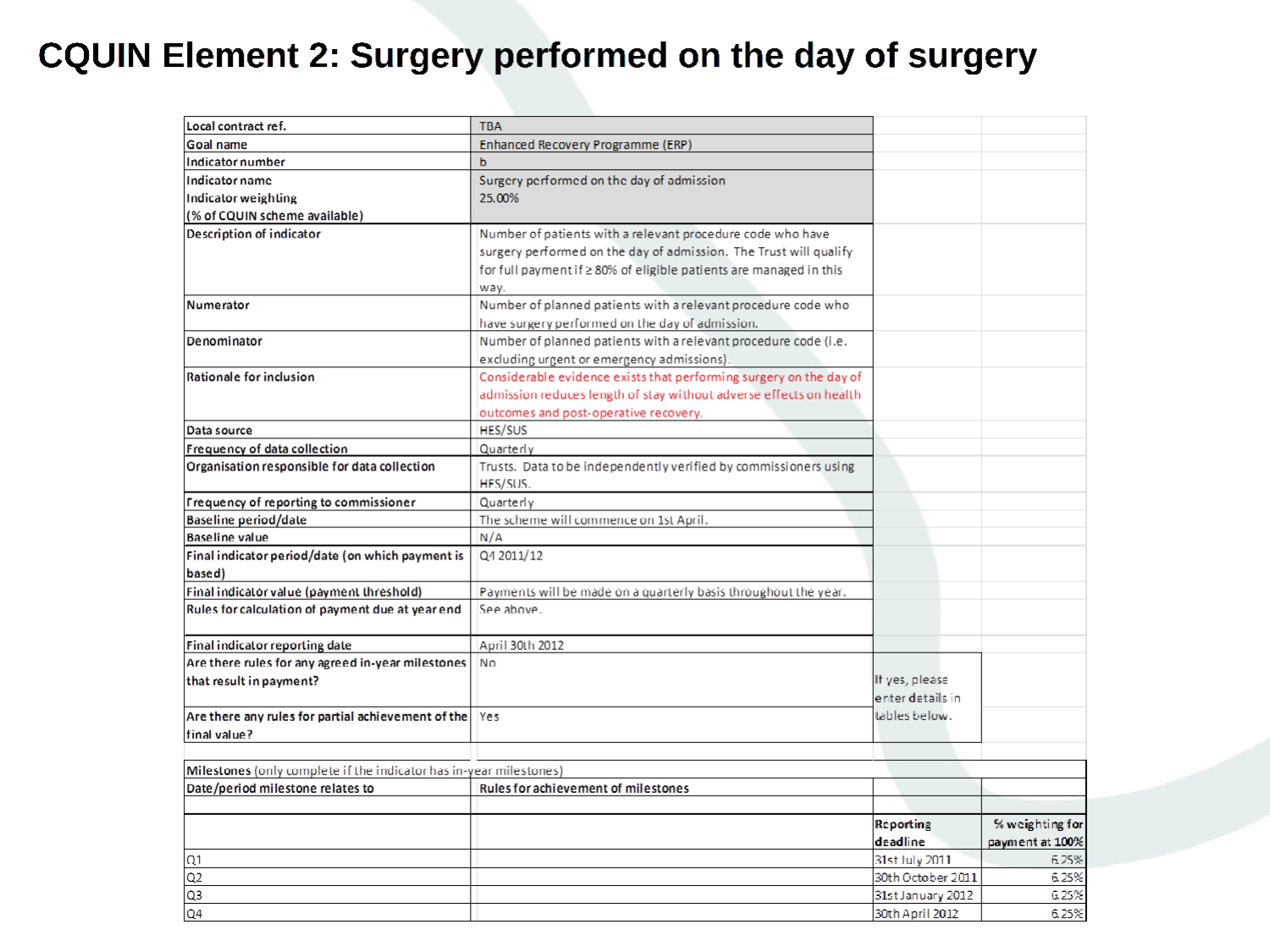#### CQUIN Element 3: Patients who receive goal directed fluid therapy

| Numerator                                                          | Click to Number of patients who have planned colo-rectal surgery performed                                                   |                   |                 |
|--------------------------------------------------------------------|------------------------------------------------------------------------------------------------------------------------------|-------------------|-----------------|
| <b>Denominator</b>                                                 |                                                                                                                              |                   |                 |
|                                                                    |                                                                                                                              |                   |                 |
| Rationale for inclusion                                            | Second Level in the diministration of goal directed fluid                                                                    |                   |                 |
|                                                                    | therapy for color rectal surgery patients significantly improves<br>recovery rates and LLKQr dClViCD reduced length of stay. |                   |                 |
|                                                                    |                                                                                                                              |                   |                 |
| Data source                                                        | National database.                                                                                                           |                   |                 |
| Frequency of data collection                                       | <b>Fourth level</b><br>Quarterly                                                                                             |                   |                 |
| Organisation responsible for data collection                       | Trust                                                                                                                        |                   |                 |
| Frequency of reporting to commissioner                             | Fifth level<br>Quarterly                                                                                                     |                   |                 |
| Baseline period/date                                               | The scheme will commence on 1st April.                                                                                       |                   |                 |
| Baseline value                                                     | N/A                                                                                                                          |                   |                 |
| Final indicator period/date (on which payment is                   | Q4 2011/12                                                                                                                   |                   |                 |
| based)                                                             |                                                                                                                              |                   |                 |
| Final indicator value (payment threshold)                          | Payments will be made on a quarterly basis throughout the year.                                                              |                   |                 |
| Rules for calculation of payment due at year end                   | See above.                                                                                                                   |                   |                 |
| Final indicator reporting date                                     | April 30th 2012                                                                                                              |                   |                 |
| Are there rules for any agreed in-year milestones                  | Yes                                                                                                                          |                   |                 |
| that result in payment?                                            |                                                                                                                              | If yes, please    |                 |
|                                                                    |                                                                                                                              | enter details in  |                 |
| Are there any rules for partial achievement of the Yes             |                                                                                                                              | tables below.     |                 |
| final value?                                                       |                                                                                                                              |                   |                 |
|                                                                    |                                                                                                                              |                   |                 |
| Milestones (only complete if the indicator has in-year milestones) |                                                                                                                              |                   |                 |
| Date/period milestone relates to                                   | Rules for achievement of milestones                                                                                          |                   |                 |
|                                                                    |                                                                                                                              | <b>Reporting</b>  | % weighting for |
|                                                                    |                                                                                                                              | deadline          | payment at      |
|                                                                    |                                                                                                                              |                   | 100%            |
| Q1                                                                 | The first milestone in Q1 relates to the submission of robust                                                                | 30th April 2011   | 3.00%           |
|                                                                    | implementation plans. These should indude a commentary on how-                                                               |                   |                 |
|                                                                    | the necessary equipment is to be procured/distributed and should                                                             |                   |                 |
|                                                                    | outline staff training plans, including numbers and timeframes.                                                              |                   |                 |
| Q <sub>1</sub>                                                     | The second milestone in Q1 relates to evidence of implementation.                                                            | 31st July 2011    | 3.25%           |
| Q <sub>2</sub>                                                     | Number of eligible patients who have received goal directed fluid                                                            | 30th October 2011 | 6.25%           |
|                                                                    | therapy reported on the national database.                                                                                   |                   |                 |
| Q3                                                                 | As above.                                                                                                                    | 31st January 2012 | 6.25%           |
| 04                                                                 | As above.                                                                                                                    | 30th April 2012   | 6.25%           |
|                                                                    |                                                                                                                              |                   |                 |
|                                                                    | Rules for partial achievement at period-end (only complete if the indicator has rules for partial achievement at period-end) |                   |                 |
|                                                                    | Target                                                                                                                       | % of CQUIN        |                 |
|                                                                    |                                                                                                                              | scheme available  |                 |
| Threshold 1                                                        | 80% or more attracts 100% of payment for the quarter                                                                         | 6.25%             |                 |
| Threshold 2                                                        |                                                                                                                              |                   |                 |
|                                                                    |                                                                                                                              |                   |                 |
|                                                                    | 70-79% attracts 75% of payment for the quarter                                                                               | 4.69%             |                 |
| Threshold 3<br>Threshold 4                                         | 60-69% attracts 25% of payment for the quarter<br>Below 60% attracts no payment                                              | 1.56%<br>0.0%     |                 |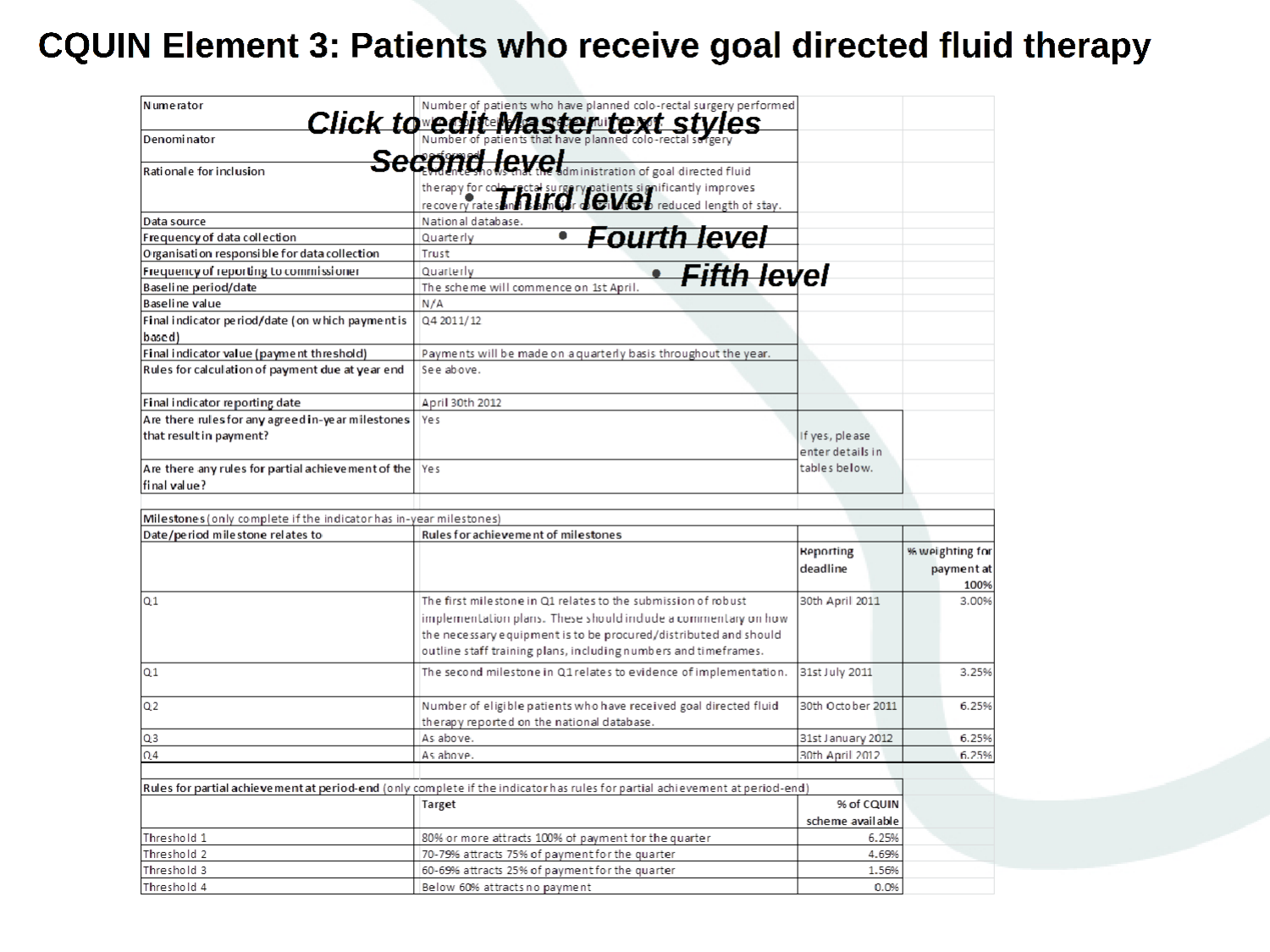#### **CQUIN Element 4: Overall reductions in length of stay**

| Local contract ref.                                                | <b>TBA</b>                                                                                                               |                   |                 |
|--------------------------------------------------------------------|--------------------------------------------------------------------------------------------------------------------------|-------------------|-----------------|
| Goal name                                                          |                                                                                                                          |                   |                 |
| Indicator number                                                   | Click to edit Master text styles                                                                                         |                   |                 |
|                                                                    |                                                                                                                          |                   |                 |
| Indicator name                                                     |                                                                                                                          |                   |                 |
| Indicator weighting                                                |                                                                                                                          |                   |                 |
| (% of CQUIN scheme available)                                      | <del>Second level</del>                                                                                                  |                   |                 |
| Description of indicator                                           | to achieve a significant reduction in                                                                                    |                   |                 |
|                                                                    | length of stay for p<br>lents being treated by the Trust whose                                                           |                   |                 |
|                                                                    | procedure coor to find the covery list.                                                                                  |                   |                 |
|                                                                    |                                                                                                                          |                   |                 |
|                                                                    | lengths of stay and the<br>reduction will be agreed locally between                                                      |                   |                 |
|                                                                    | commissioners and providers.                                                                                             |                   |                 |
|                                                                    |                                                                                                                          |                   |                 |
|                                                                    | commissioners and providers. For any property of the UCL the                                                             |                   |                 |
|                                                                    | Target reductions in length of stay for the following a procedures:                                                      |                   |                 |
|                                                                    |                                                                                                                          |                   |                 |
|                                                                    | Colectomy                                                                                                                |                   |                 |
|                                                                    | Excision of rectum                                                                                                       |                   |                 |
|                                                                    |                                                                                                                          |                   |                 |
|                                                                    | Abdominal hysterectomy                                                                                                   |                   |                 |
|                                                                    | Vaginal hysterectomy                                                                                                     |                   |                 |
|                                                                    | Prostatectomy                                                                                                            |                   |                 |
|                                                                    | <b>Blackfort researchers</b>                                                                                             |                   |                 |
|                                                                    | Primary hip replacement                                                                                                  |                   |                 |
|                                                                    | Primary knee replacement                                                                                                 |                   |                 |
|                                                                    |                                                                                                                          |                   |                 |
| Numerator                                                          | Median length of stay for the relevant procedure code in each.                                                           |                   |                 |
|                                                                    | quarter 2011/12                                                                                                          |                   |                 |
| Denominator                                                        | Median length of stay for the relevant procedure code in Q1 & Q2                                                         |                   |                 |
|                                                                    | 2010-11.                                                                                                                 |                   |                 |
| Rationale for inclusion                                            | Reductions in length of stay, where clinically appropriate, benefit                                                      |                   |                 |
|                                                                    | the patient, the Trust and Commissioners. It has now been clearly                                                        |                   |                 |
|                                                                    | demonstrated that rigourous enhanced recovery programmes.                                                                |                   |                 |
|                                                                    | have a significant impact on the duration of hospital admissions.                                                        |                   |                 |
|                                                                    |                                                                                                                          |                   |                 |
| Data source                                                        | TIES/SUS                                                                                                                 |                   |                 |
|                                                                    |                                                                                                                          |                   |                 |
| <b>Frequency of data collection</b>                                | Quarterly from Q2                                                                                                        |                   |                 |
| Organisation responsible for data collection                       | Trusts. Data to be independently verified by commissioners using                                                         |                   |                 |
|                                                                    | HES/SUS.                                                                                                                 |                   |                 |
| Frequency of reporting to commissioner                             | Quarterly from Q2                                                                                                        |                   |                 |
| <b>Baseline period/date</b>                                        | Q1 and Q2 for April to September 2010                                                                                    |                   |                 |
| Baseline value                                                     | Median waits for the relevant procedure codes                                                                            |                   |                 |
| Final indicator period/date (on which payment is                   | Q42011/12                                                                                                                |                   |                 |
| based)                                                             |                                                                                                                          |                   |                 |
| Final Indicator value (payment threshold)                          | <b>TBA</b>                                                                                                               |                   |                 |
| Rules for calculation of payment due at year end                   | I uil payment will be made where 100% of the locally agreed target                                                       |                   |                 |
|                                                                    | reductions in LOS reductions have been made. Thresholds for                                                              |                   |                 |
|                                                                    | partial payments are set out below.                                                                                      |                   |                 |
| Final indicator reporting date                                     | 31st May 2012                                                                                                            |                   |                 |
| Are there rules for any agreed in year milestones                  | No                                                                                                                       |                   |                 |
| that result in payment?                                            |                                                                                                                          | If yes, please    |                 |
|                                                                    |                                                                                                                          | enter details in  |                 |
|                                                                    |                                                                                                                          |                   |                 |
| Are there any rules for partial achievement of the                 | <b>Yes</b>                                                                                                               | tables below.     |                 |
| final value?                                                       |                                                                                                                          |                   |                 |
|                                                                    |                                                                                                                          |                   |                 |
| Milestones (only complete if the indicator has in-year milestones) |                                                                                                                          |                   |                 |
| Date/period milestone relates to                                   | Rules for achievement of milestones                                                                                      |                   |                 |
|                                                                    |                                                                                                                          | <b>Reporting</b>  | % weighting for |
|                                                                    |                                                                                                                          | deadline          | payment at 100% |
| $\Omega$ 1                                                         |                                                                                                                          | Not regulaced.    |                 |
| $\Omega$                                                           |                                                                                                                          | 30th October 2011 | 8.33%           |
| Q3                                                                 |                                                                                                                          | 31st January 2012 | 8.33%           |
| Q <sub>4</sub>                                                     |                                                                                                                          | 30th April 2012   | 8.33%           |
|                                                                    |                                                                                                                          |                   |                 |
|                                                                    | Rules for partial achievement at year-end (only complete if the indicator has rules for partial adhievement at year-end) |                   |                 |
|                                                                    | Target                                                                                                                   | % of COUIN        |                 |
|                                                                    |                                                                                                                          | scheme available  |                 |
| Threshold 1                                                        | Full payment will be made where all locally agreed targets are met                                                       | 8.33%             |                 |
| Threshold 2                                                        | 75% of the payment will be made where 75% of the targets are                                                             | 6.25%             |                 |
| Threshold 3                                                        | 50% of the payment will be made where 50% of the targets are                                                             | 4.17%             |                 |
| Threshold 4                                                        | No payment where less than 50% of the targets are met                                                                    | 0.00%             |                 |
|                                                                    |                                                                                                                          |                   |                 |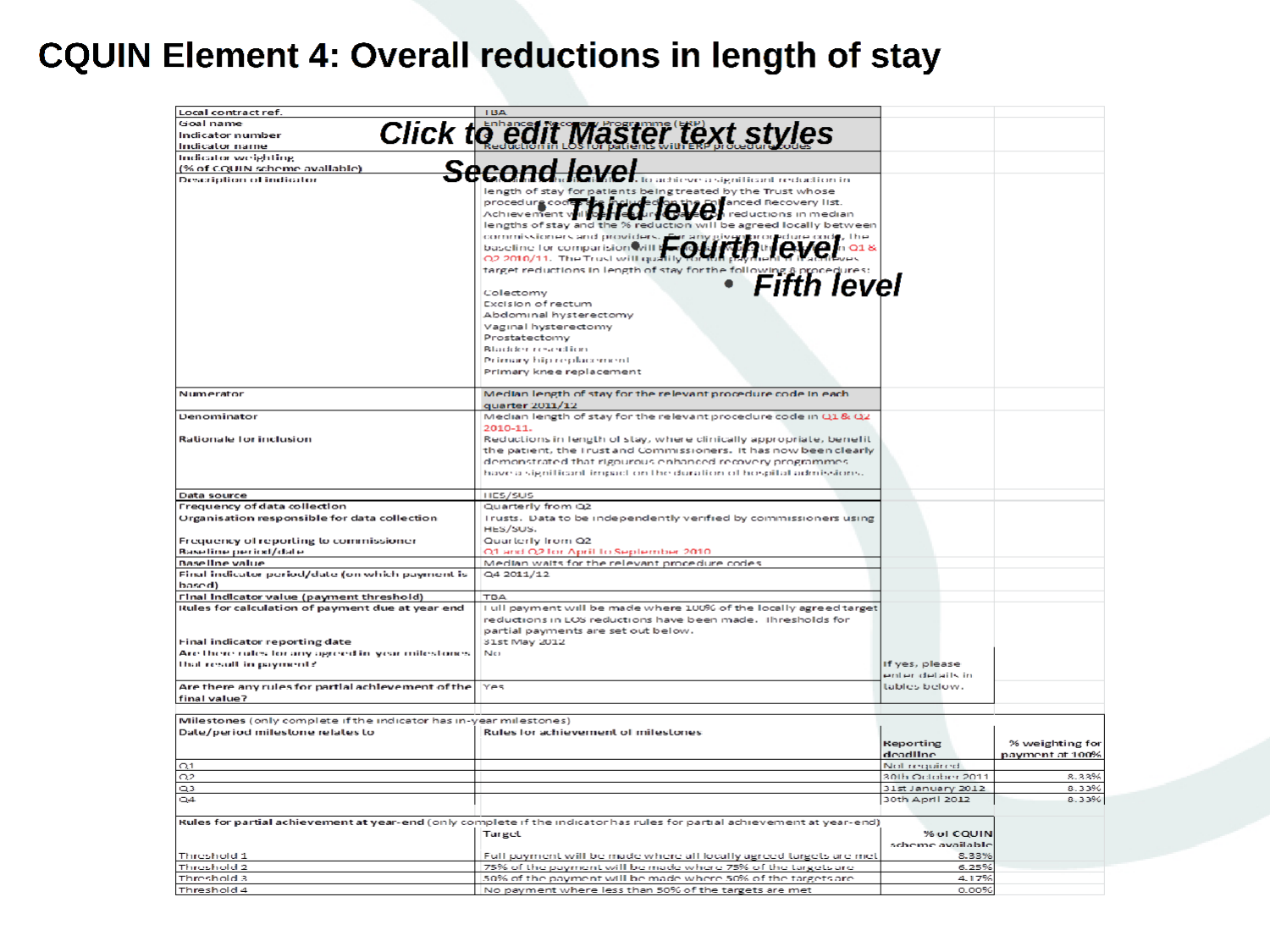### **London Approach January – April 2011**

*Enhanced Recovery CQUIN published Communications and engagement exercise with commissioners and providers Enhanced Recovery also agreed as regional QIPP programme 2011//12*

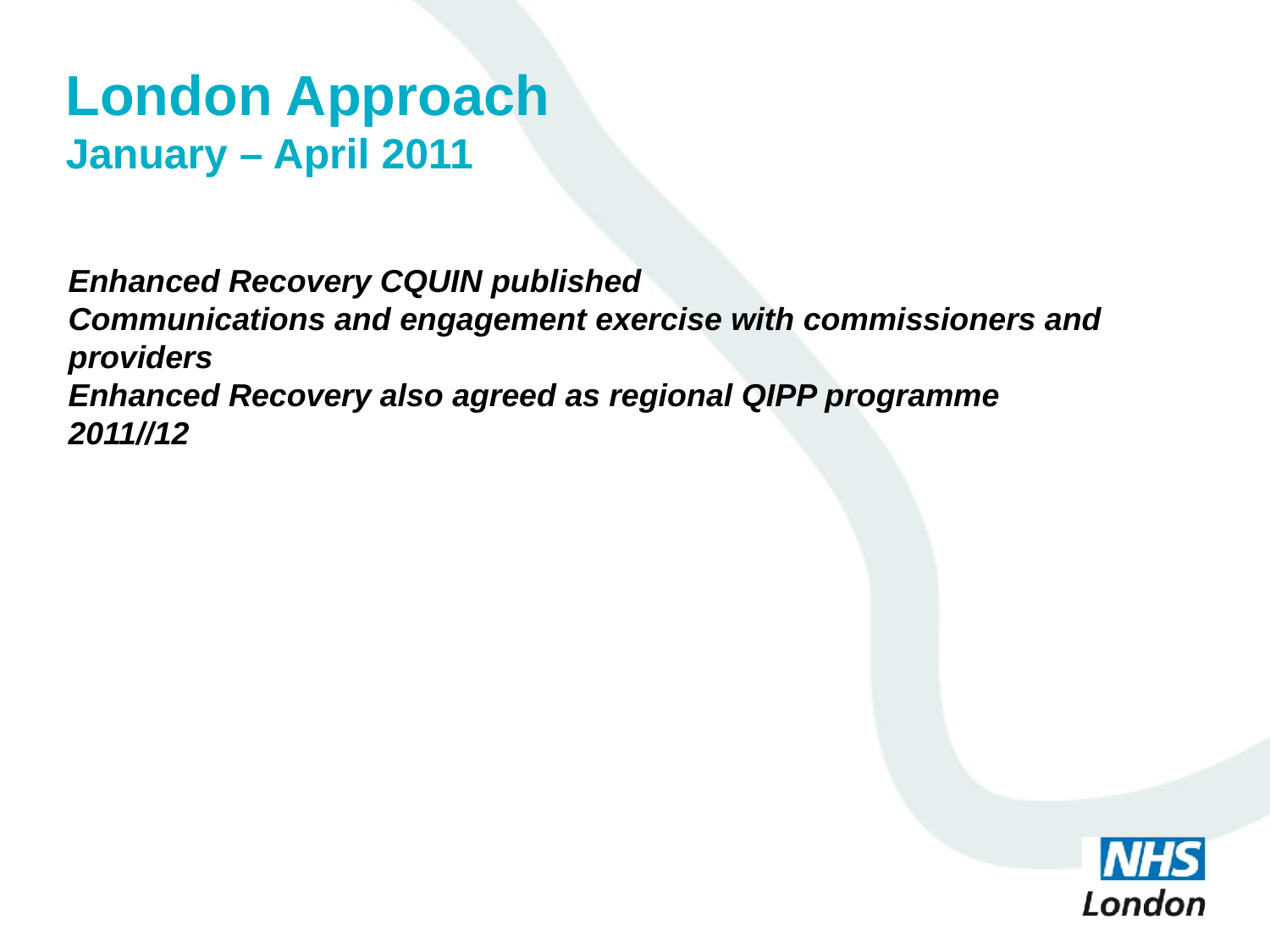## **Technical and analytical support**

*Baseline data generated to support contracting CQUIN for length of stay* 

|    | А             | B                                                                                | с                 | D       | ь              |                 | G | н |                      |     | ĸ | M                               |  |
|----|---------------|----------------------------------------------------------------------------------|-------------------|---------|----------------|-----------------|---|---|----------------------|-----|---|---------------------------------|--|
|    | 1 Hip Summary |                                                                                  |                   |         |                |                 |   |   |                      |     |   |                                 |  |
|    |               |                                                                                  | Median            | Mean    | Mean post      | Cases           |   |   |                      |     |   |                                 |  |
|    | 2 Code        | V<br>v Provider Name                                                             | 10S <sub>x</sub>  | $105 -$ | E<br>np        | ×               |   |   |                      |     |   |                                 |  |
|    | 3 ROX         | HOMERTON UNIVERSITY HOSPITAL NHS FOUNDATION TRUST                                |                   | 8.7     | 8.4            | 21              |   |   |                      |     |   |                                 |  |
|    | 4 RAS         | THE HILLINGDON HOSPITAL NHS TRUST                                                |                   | 5.1     | 5.6            | 1/2             |   |   |                      |     |   |                                 |  |
|    | 5 RVR         | EPSOM AND ST HELIER UNIVERSITY HOSPITALS NHS TRUST                               |                   | 5.0     | 4.9            | 706             |   |   |                      |     |   |                                 |  |
|    | <b>b RFW</b>  | WEST MIDDLESEX UNIVERSITY HOSPITAL NHS TRUST                                     |                   | 6.9     | 6.8            | 39              |   |   |                      |     |   |                                 |  |
|    | 7 RI2         | THE LEWISHAM HOSPITAL NHS TRUST                                                  |                   | 7.4     | 6.7            | 43              |   |   |                      |     |   |                                 |  |
|    | $8$ $RF4$     | BARKING, HAVERING AND REDBRIDGE HOSPITALS NHS TRUST                              |                   | b.7     | 6.7            | 95              |   |   |                      |     |   |                                 |  |
|    | 9 RGC         | WHIPPS CROSS UNIVERSITY HOSPITAL NHS TRUST                                       |                   | 5.9     | 5.9            | 113             |   |   |                      |     |   |                                 |  |
|    | 10 RVS        | NORTH WEST LONDON HOSPITALS NHS TRUST                                            |                   | 6.8     | 6.8            | 115             |   |   |                      |     |   |                                 |  |
|    | 11 RQN        | <b>HAMMERSMITH HOSPITALS NHS TRUST</b>                                           |                   | 5.9     | 5.7            | 133             |   |   |                      |     |   |                                 |  |
|    | <b>12 RRV</b> | UNIVERSITY COLLEGE LONDON HOSPITALS NHS FOUNDATION TRUST                         |                   | 5.6     | 6.5            | 144             |   |   |                      |     |   |                                 |  |
|    | 13 RJ1        | <b>GUY'S AND STITHOMAS' NHS FOUNDATION TRUST</b>                                 |                   | 6.1     | 5.8            | 171             |   |   |                      |     |   |                                 |  |
|    | 14 RYQ        | SOUTH LONDON HEALTHCARE NHS TRUST                                                |                   | 5.1     | 4.9            | 310             |   |   |                      |     |   |                                 |  |
|    | 15 RC3        | EALING HOSPITAL NHS TRUST                                                        | 6                 | 7.3     | 7.3            | 36              |   |   |                      |     |   |                                 |  |
|    | <b>16 RNH</b> | NEWHAM UNIVERSITY HOSPITAL NHS TRUST                                             | 6.                | 7.2     | 7.1            | 41              |   |   |                      |     |   |                                 |  |
|    | $1/$ $RAP$    | NORTH MIDDLESEX UNIVERSITY HOSPITAL NHS TRUST                                    |                   | 7.8     | 7.6            | 42              |   |   |                      |     |   |                                 |  |
|    | <b>18 RKE</b> | THE WHITTINGTON HOSPITAL NHS TRUST                                               | 6                 | 6.3     | 5.4            | 52              |   |   |                      |     |   |                                 |  |
|    | <b>19 RNJ</b> | BARTS AND THE LONDON NHS TRUST                                                   |                   | 9.4     | 9.1            | 6/              |   |   |                      |     |   |                                 |  |
|    | 20 ROM        | CHELSEA AND WESTMINSTER HOSPITAL NHS FOUNDATION TRUST                            |                   | 6.6     | 6.1            | 68              |   |   |                      |     |   |                                 |  |
|    | 21 RJZ        | KING'S COLLEGE HOSPITAL NHS FOUNDATION TRUST                                     |                   | 7.3     | 6.6            | 74              |   |   |                      |     |   |                                 |  |
|    | <b>22 RAN</b> | ROYAL NATIONAL ORTHOPAEDIC HOSPITAL NHS TRUST                                    |                   | 7.8     | 7.3            | 213             |   |   |                      |     |   |                                 |  |
|    | 23 RVL        | BARNET AND CHASE FARM HOSPITALS NHS TRUST                                        |                   | 6.4     | 6.4            | 216             |   |   |                      |     |   |                                 |  |
|    | 24 RAL        | <b>ROYAL FREE</b>                                                                |                   | 7.5     | 6.9            | 103             |   |   |                      |     |   |                                 |  |
|    | 25 RJ7        | <b>IST GEORGE'S HEALTHCARE NHS TRUST</b>                                         |                   | 8.4     | 8              | 36              |   |   |                      |     |   |                                 |  |
| 26 |               |                                                                                  |                   |         |                |                 |   |   |                      |     |   |                                 |  |
| 27 |               |                                                                                  |                   |         |                |                 |   |   |                      |     |   |                                 |  |
| 28 |               |                                                                                  |                   |         |                |                 |   |   |                      |     |   |                                 |  |
| 29 |               |                                                                                  |                   |         |                |                 |   |   |                      |     |   |                                 |  |
|    |               | H 4 F H Hip Summary Knee Summary<br>Colectomy Summary<br><b>Excision Summary</b> | Abdominal Summary |         | Vagina Summary | Bladder Summary |   |   | Prosatectomy Summary | 721 |   | $14$ $\pm$ 11 $\pm$ $\pm$ $\pm$ |  |

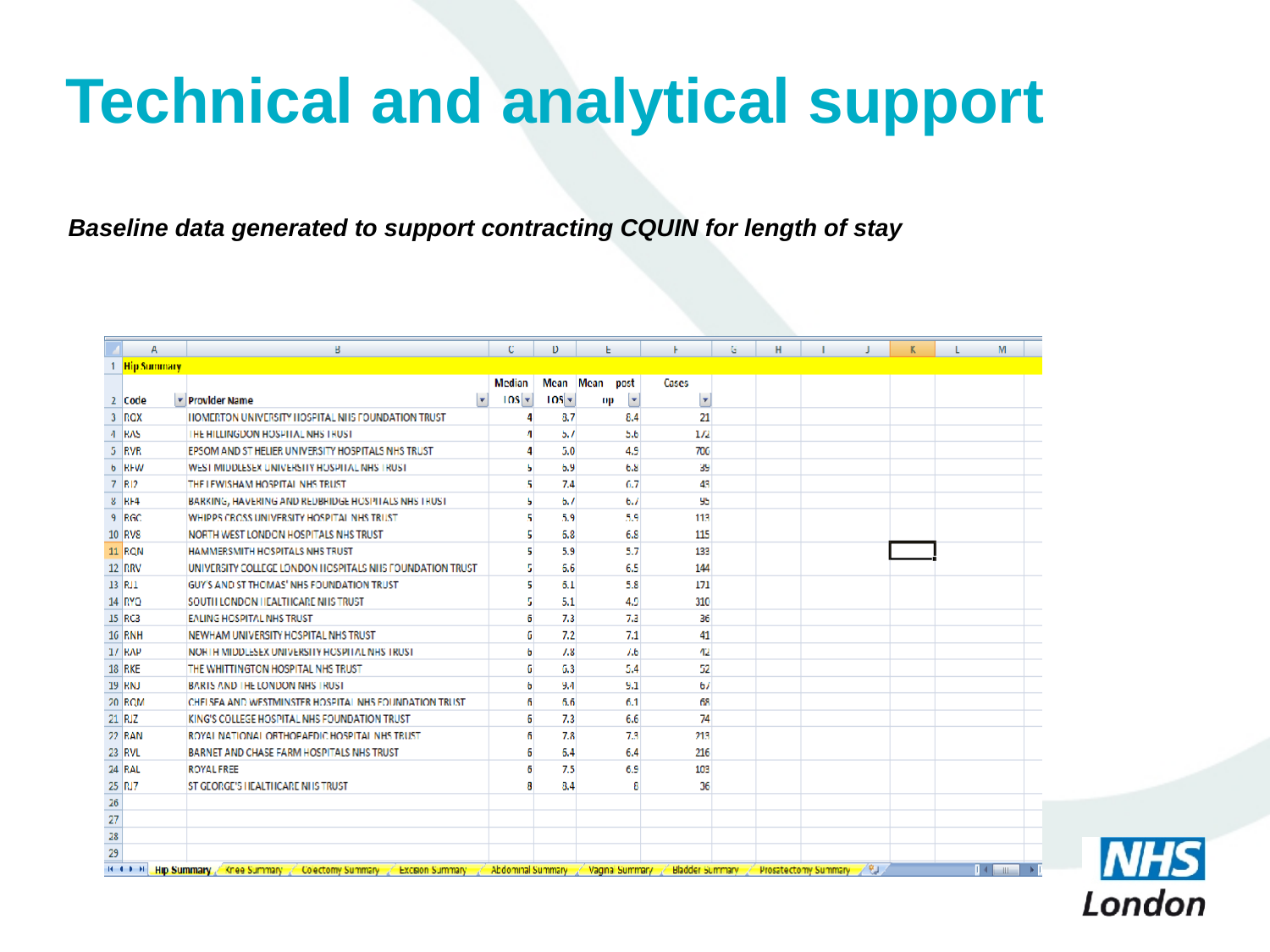## **Technical and analytical support**

• Technical guidance developed to monitor and evidence achievement

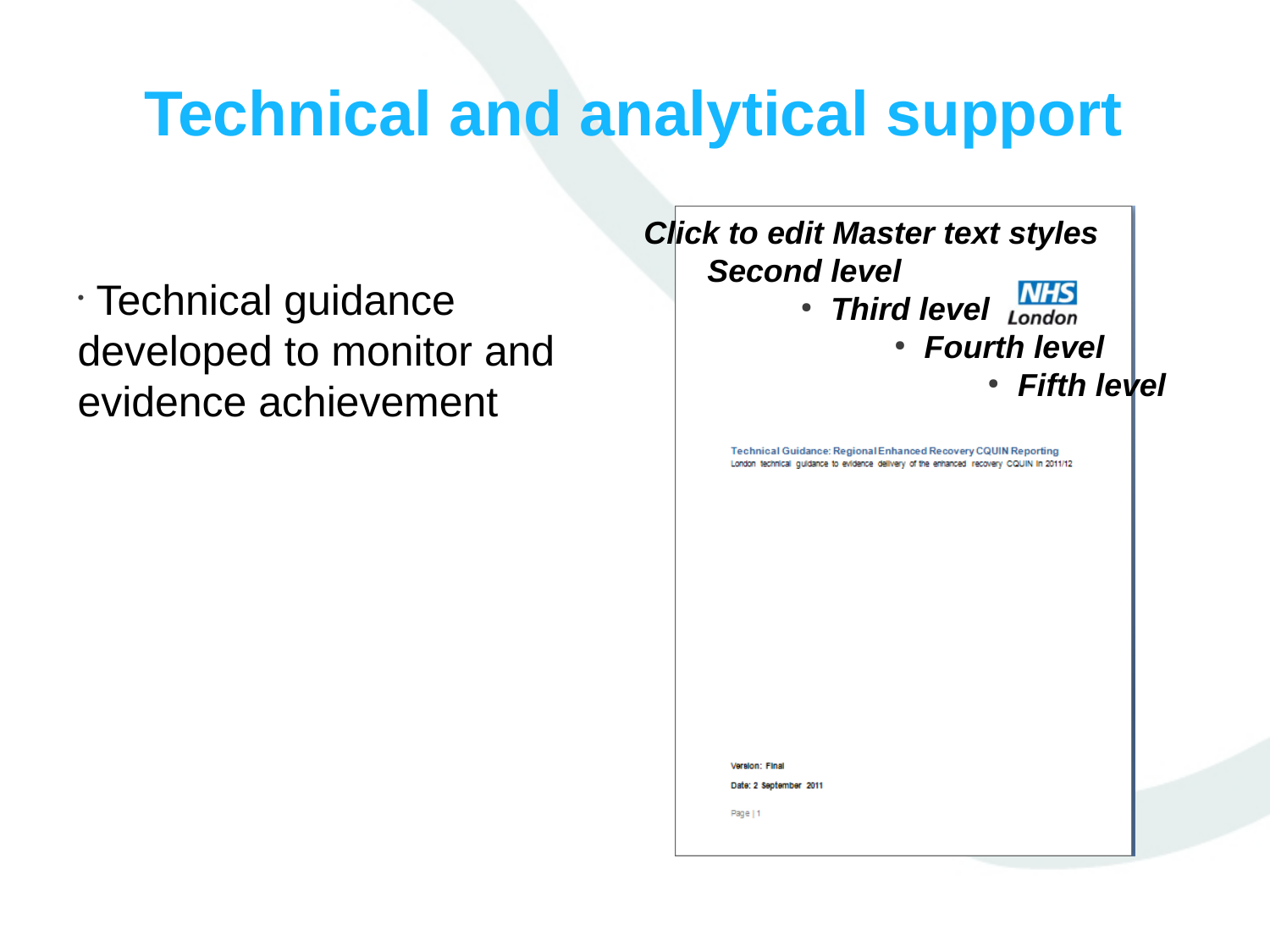## **Progress to Date**

*20 London Acute trusts contracted the Enhanced Recovery CQUIN Toolkit submission suggests significant increases in patients' details being uploaded In process of reconciling reductions in length of stay First submission of toolkit data to be provided to NHS London by all contracting acute trusts on the 30th of September. Day of surgery admission dramatically reducing Evidence suggests compliance supports improvements in length of stay reductions* 

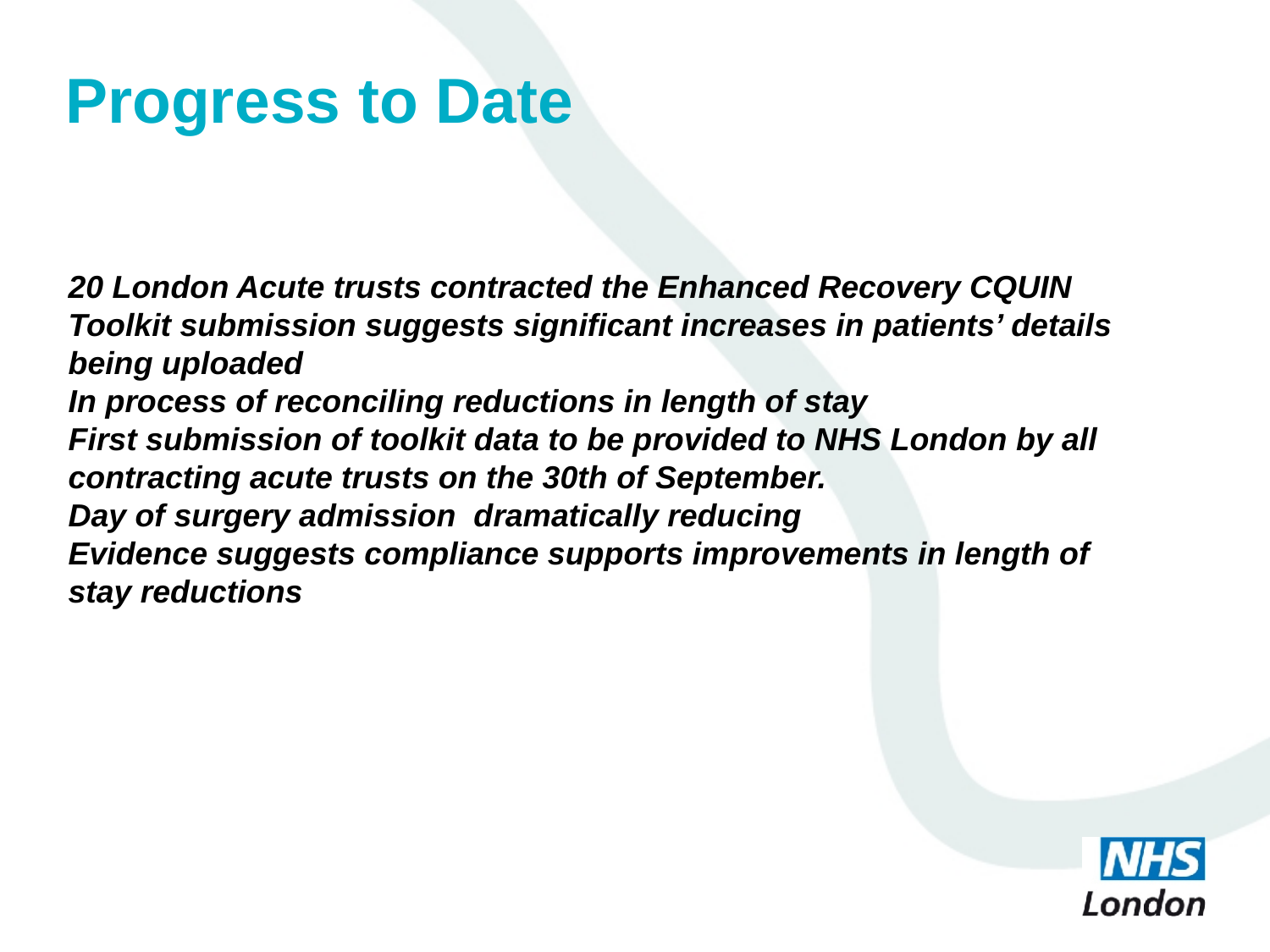## **Ongoing Challenges**

*Prioritisation in a changing landscape Data sharing Capacity and resources Sustainability*